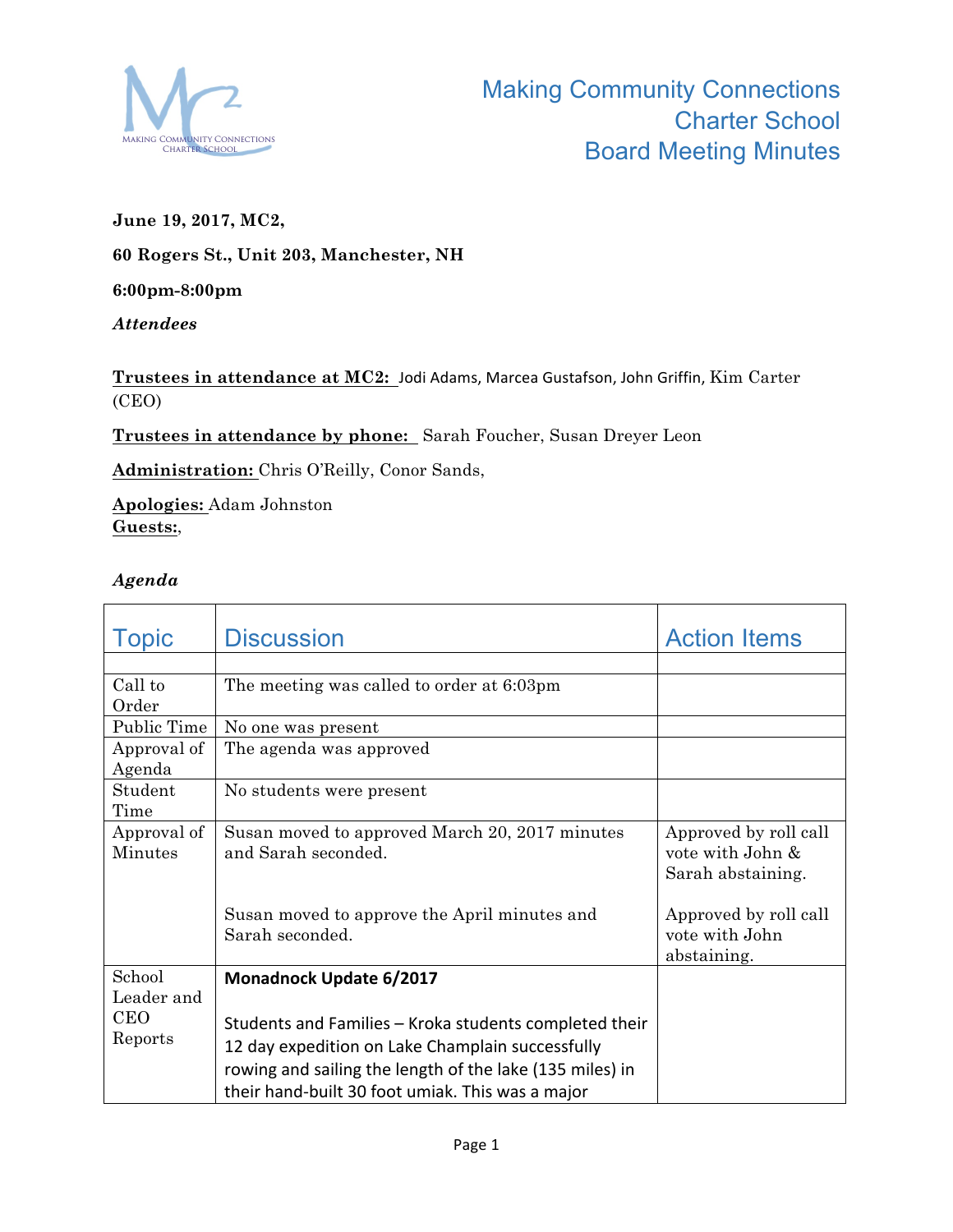

| accomplishment for our students and evidence of a<br>successful partnership between MC2 and Kroka                                                                                                                                                                                                                                                                                                                                                                                               |  |
|-------------------------------------------------------------------------------------------------------------------------------------------------------------------------------------------------------------------------------------------------------------------------------------------------------------------------------------------------------------------------------------------------------------------------------------------------------------------------------------------------|--|
| Expeditions. We hope to be able to continue our<br>relationship with Kroka and offer this program to more                                                                                                                                                                                                                                                                                                                                                                                       |  |
| students in the coming years.<br>Graduations Gateways: Alice Weil, Bea Bittenbender                                                                                                                                                                                                                                                                                                                                                                                                             |  |
| and Addie Callihan all completed successful graduation<br>gateway exhibitions. We had a graduation ceremony<br>for Alice and Bea on June 9 th . Addie's ceremony will<br>be upcoming as two more of our near-graduates<br>(Maude Warshaw and Ben Bigij) prepare for their<br>gateway exhibitions in the very near future. Alice will<br>be attending the Maine College of Art, Bea will be                                                                                                      |  |
| attending Clarke University, and Addie will be attending<br>Goucher College in the fall.                                                                                                                                                                                                                                                                                                                                                                                                        |  |
| Enrollment - We estimate that we will have<br>approximately $90 - 95$ students beginning the summer<br>quarter and anticipate that we will be at or close to our<br>enrollment limit (105) at the start of the fall quarter.                                                                                                                                                                                                                                                                    |  |
| Internships - We have a total of approximately 73<br>community partners who are approved internship<br>mentors/sites. Placement numbers will be reported on<br>the next update.                                                                                                                                                                                                                                                                                                                 |  |
| On 5/25 we held our second annual Community<br>Recognition Dinner at KSC and it was well attended by<br>students, families, community partners, and MC2 staff<br>and Board members. The plaques given out to our<br>community partners were made from wood donated by<br>one of our partners (Bensonwood), and engraved<br>using our new laser cutter/engraver (thanks Elizabeth!).<br>Jason did a tremendous job organizing the event and<br>the student presenters took full advantage of the |  |
| opportunity to personally thank their mentors. MC2<br>Monadnock alum, Victoria Milne, also eloquently                                                                                                                                                                                                                                                                                                                                                                                           |  |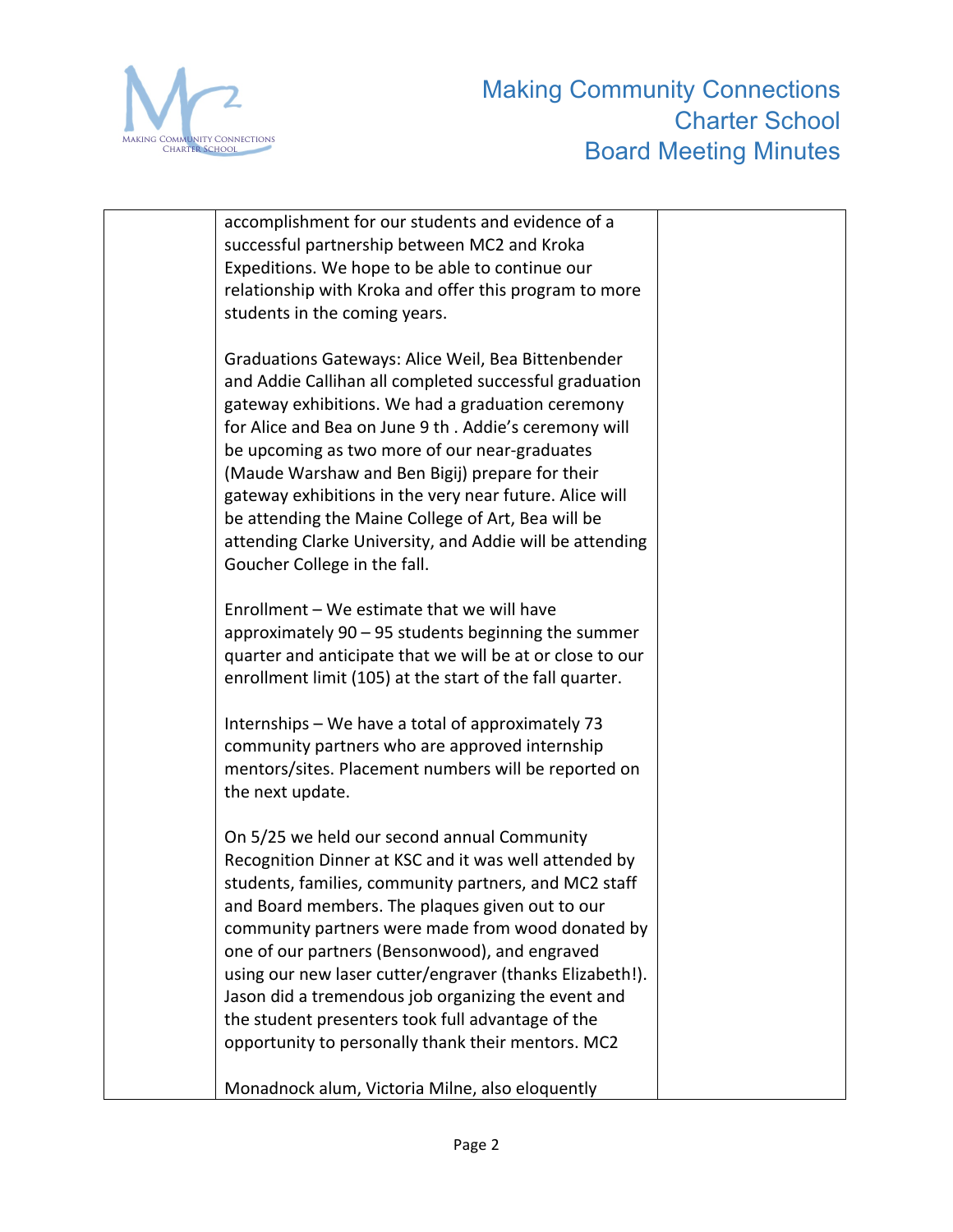

| addressed the audience, reflecting on her experience at<br>MC <sub>2</sub> .                                                                                                                                                                                                                                                                                                                                                                                                                                                                                                                                                                                                          |  |
|---------------------------------------------------------------------------------------------------------------------------------------------------------------------------------------------------------------------------------------------------------------------------------------------------------------------------------------------------------------------------------------------------------------------------------------------------------------------------------------------------------------------------------------------------------------------------------------------------------------------------------------------------------------------------------------|--|
|                                                                                                                                                                                                                                                                                                                                                                                                                                                                                                                                                                                                                                                                                       |  |
| Staff – We recently hired a new teacher/advisor to fill<br>the open social studies position and are very happy to<br>welcome back Nate Gray, who was previously an<br>Americorp volunteer who filled the position as<br>internship coordinator during our first year. We will<br>also be hiring two new support staff as 1:1 tutors to<br>provide sp. ed. services. We currently have 1 admin<br>assistant, 4 tutors/paras, 4 teachers/advisors, 1 school<br>leader, 1 internship coordinator/advisor and 1 PT (.25)<br>IT support staff. We will continue the search for<br>another teacher/advisor to join our staff beginning in<br>the fall quarter when enrollment is up to 105. |  |
| Special Ed. and Section 504 - We currently have 20<br>students with IEPs (23%) and 11 students with Section<br>504 Plans (12%). We expect the number of students<br>with IEPs to rise to approximately 26% at the start of<br>the 2017-2018 school year. The new special education<br>director for SAU 29, Rick Matte, has met with<br>leadership and has expressed interest in working with<br>MC2 to improve the way in which special education<br>services are delivered, how our organizations<br>communicate, and how to best serve the students in<br>our community collaboratively.                                                                                            |  |
| We talked a bit about how the work with the districts is<br>progressing and getting a fuller understanding of our<br>model has been very helpful. Also being able to get<br>case management as a billable, which is very helpful.                                                                                                                                                                                                                                                                                                                                                                                                                                                     |  |
| Committees - Fundraising and Site Council committees<br>met on Wednesday 6/7 at 5:30 and 6:00 pm<br>respectively. The Wellness Committee met on 6/1 at<br>8:00 am. Brooke Bennett from Healthy Monadnock -                                                                                                                                                                                                                                                                                                                                                                                                                                                                            |  |
| Champions Program attended and welcomed us as                                                                                                                                                                                                                                                                                                                                                                                                                                                                                                                                                                                                                                         |  |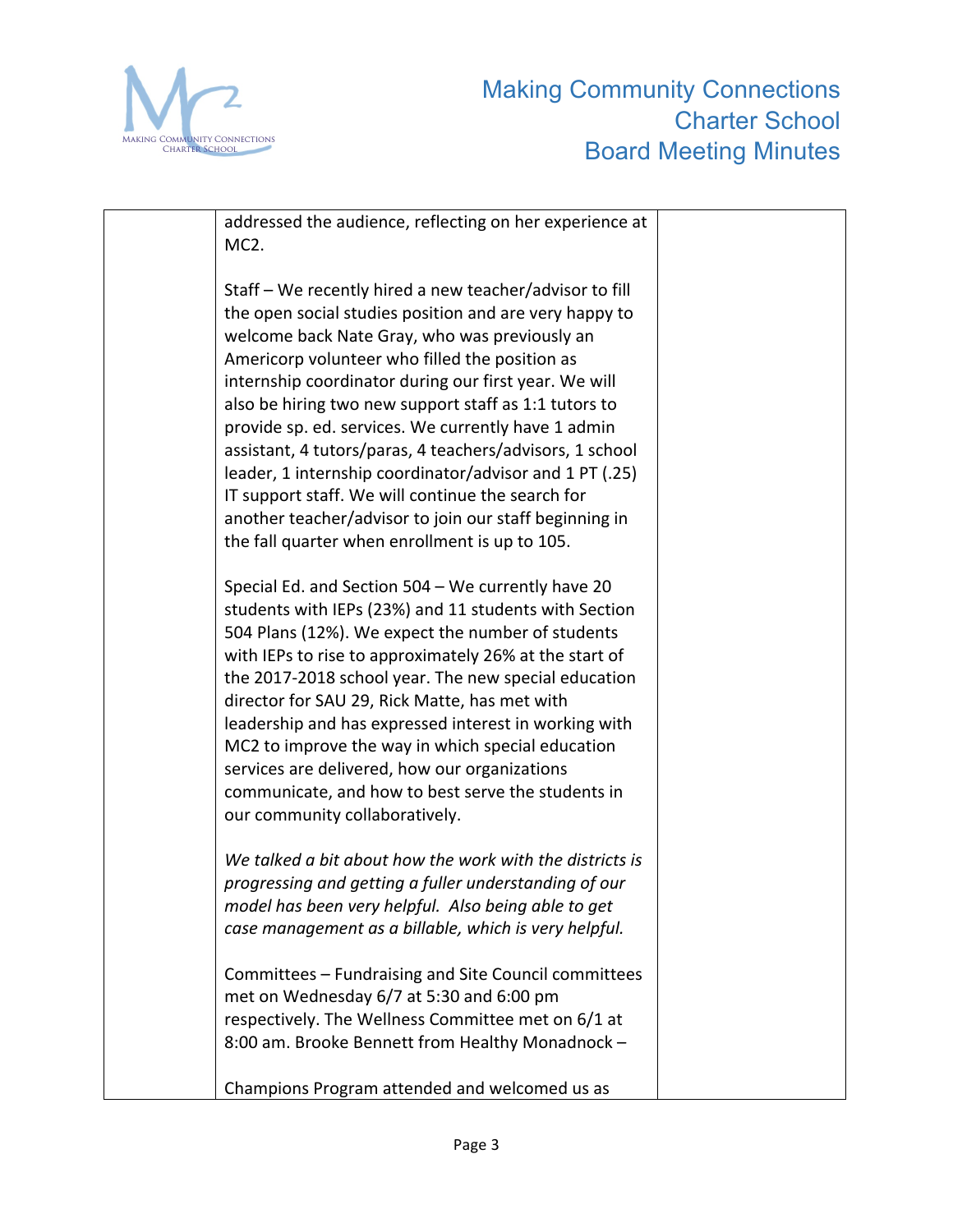

| partners with Healthy Monadnock. The results of the<br>assessment of our organization that she conducted led<br>to the awarding of two badges - Building Resilience<br>and Tobacco Free.                            |
|---------------------------------------------------------------------------------------------------------------------------------------------------------------------------------------------------------------------|
| Upcoming Events – Summer Quarter begins July 10                                                                                                                                                                     |
| MC 2 Manchester Update to the Board - 6/19/17                                                                                                                                                                       |
| Enrollment - As of 6/19/17 we currently have 70<br>students enrolled.                                                                                                                                               |
| Middle School Enrollment - 33                                                                                                                                                                                       |
| High School Enrollment - 37                                                                                                                                                                                         |
| 5 students are likely to withdraw from High School.                                                                                                                                                                 |
| 10 applicants in progress (6 with IEPs)                                                                                                                                                                             |
| Facilities - We are meeting with the Union Leader folks<br>on Thursday the 22nd at 8:30 am to hopefully finalize<br>arrangements.                                                                                   |
| <b>Special Education:</b>                                                                                                                                                                                           |
| We have 22 students from Manchester, 6 from out of<br>Manchester with IEPs, for a total of 28 students with<br>IEPs. (40%) We have 5 students in the evaluation<br>process. We have 8 students with 504 plans. (9%) |
| Program:                                                                                                                                                                                                            |
| We have hired:                                                                                                                                                                                                      |
| • John Coppens as Science Teacher and Advisor.<br>• Nicholas Roes as Art Teacher and Advisor.                                                                                                                       |
| Student Successes: 4 recent gateways:                                                                                                                                                                               |
| • Jay passed his gateway into Creations<br>• Jackie passed her gateway into phase 2 Applications<br>• Madison passed her gateway into phase 2 Creations<br>• Kayla passed her gateway into phase 3 Creations        |
|                                                                                                                                                                                                                     |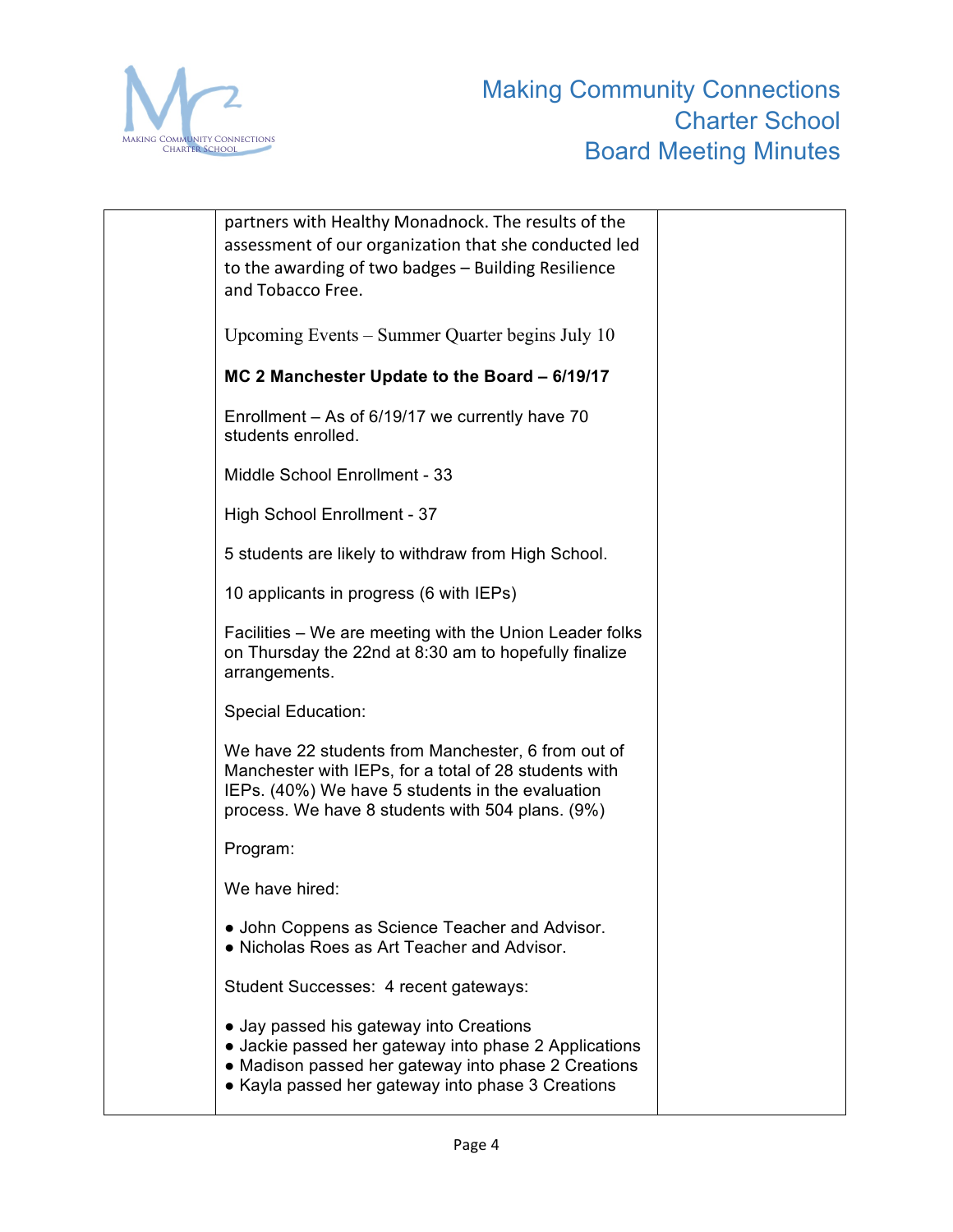

| A group of three boys successfully met their benchmark<br>to submit their Business Concept Plan in the Merrimack<br>Valley SCORE competition.                                                                                                                                                                                                                                                                                |  |
|------------------------------------------------------------------------------------------------------------------------------------------------------------------------------------------------------------------------------------------------------------------------------------------------------------------------------------------------------------------------------------------------------------------------------|--|
| Internships, Update                                                                                                                                                                                                                                                                                                                                                                                                          |  |
| <b>Currier Art Museum</b><br><b>Planned Parenthood</b><br><b>Millyard Museum</b><br><b>Brutus Auto</b><br>Ataboys Auto<br><b>Polaris Charter</b><br><b>Baker's Collision Repair</b><br>Sites in Development:<br>Photographer, Jean Woznia<br>Cosmetology: Laird Institute.<br>Dave's Dragons<br>Double Midnight Comics<br><b>Police Explorers</b><br>Cafe La Reine<br><b>Courvilles Assisted Living</b><br><b>TS Welding</b> |  |
| <b>Auburn Police Department</b>                                                                                                                                                                                                                                                                                                                                                                                              |  |
| Staffing $-$                                                                                                                                                                                                                                                                                                                                                                                                                 |  |
| Two Employees have finished their time with us:                                                                                                                                                                                                                                                                                                                                                                              |  |
| • Jen Spoerke has resigned and finishes her time with<br>us at the end of the week. Currently seeking alternative<br>employment.                                                                                                                                                                                                                                                                                             |  |
| • Ben Bradbury-Koster has resigned and wrapped up<br>his efforts with us by organizing the recognition dinner<br>for our internship partners                                                                                                                                                                                                                                                                                 |  |
| Leadership – Leadership team met for the day to<br>discuss academics, compensation, and metrics of<br>success.                                                                                                                                                                                                                                                                                                               |  |
| We had a discussion about clarifying with staff what the<br>consequences would be for failing to make<br>commitments as MC2 students and possibly as staff-<br>things like internships and community meetings and<br>other outside of normal school hours events.                                                                                                                                                            |  |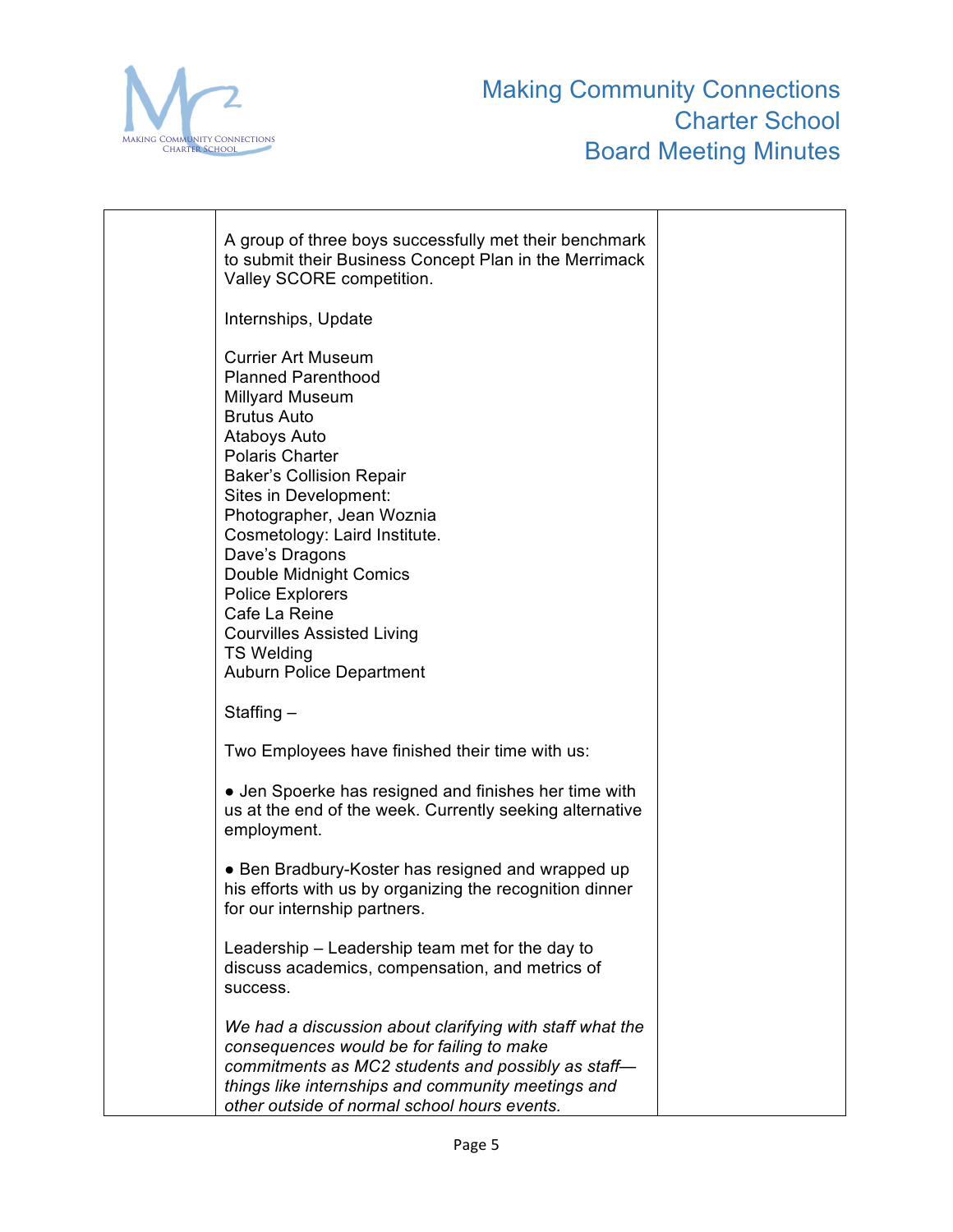

| <b>CEO Update</b>                                                                                                                                                                                                                                                                                                                                                                                                                                                                                                                                                                                                                                                 |  |
|-------------------------------------------------------------------------------------------------------------------------------------------------------------------------------------------------------------------------------------------------------------------------------------------------------------------------------------------------------------------------------------------------------------------------------------------------------------------------------------------------------------------------------------------------------------------------------------------------------------------------------------------------------------------|--|
| June 19, 2017                                                                                                                                                                                                                                                                                                                                                                                                                                                                                                                                                                                                                                                     |  |
| MC2school.org - REDESIGNED WEB SITE LAUNCHED!                                                                                                                                                                                                                                                                                                                                                                                                                                                                                                                                                                                                                     |  |
| New Hampshire Alliance for Public Charter Schools - I<br>recommend MC2 Board members become familiar with the<br>resources and supports available through the Alliance, and<br>consider renewing membership for the 2017-18 school<br>year. Consider also having a representative attend the<br>quarterly meetings.                                                                                                                                                                                                                                                                                                                                               |  |
| <b>Public Relations</b><br>Reaching Higher NH is a "nonpartisan 501c3 public<br>education policy resource for New Hampshire parents,<br>educators, and elected officials, dedicated to supporting<br>public education and fostering high standards that give all<br>students the opportunity to prepare for college, careers,<br>and life in 21 st century New Hampshire." Dan Vallone,<br>Director of Engagement, recently served as an outside<br>panelist for a gateway at MC 2 Manchester. Formerly Chief<br>of Staff at the US Department of Education's Office of<br>Innovation and Improvement, Dan is eager to showcase the<br>work of both MC2 campuses. |  |
| The Small Business Association networking event Citizens<br>Bank is hosting has been moved to September, but they<br>remain interested in holding it at MC 2. Please let me know<br>if you are interested in working on this event when the time<br>comes.                                                                                                                                                                                                                                                                                                                                                                                                        |  |
| The Hechinger Report published the response letter to the<br>second article. The OpEd Editor followed up by getting in<br>touch requesting another OpEd about teaching math<br>through auto mechanics, clarifying that with OpEds we get<br>final say on all edits.                                                                                                                                                                                                                                                                                                                                                                                               |  |
| Updates                                                                                                                                                                                                                                                                                                                                                                                                                                                                                                                                                                                                                                                           |  |
| • a reminder that teacher agreements are "at will" and the<br>language has been shifted and shared with the leadership<br>team and it has a more professional feel and professional<br>expectations. The board reviewed the updates which have                                                                                                                                                                                                                                                                                                                                                                                                                    |  |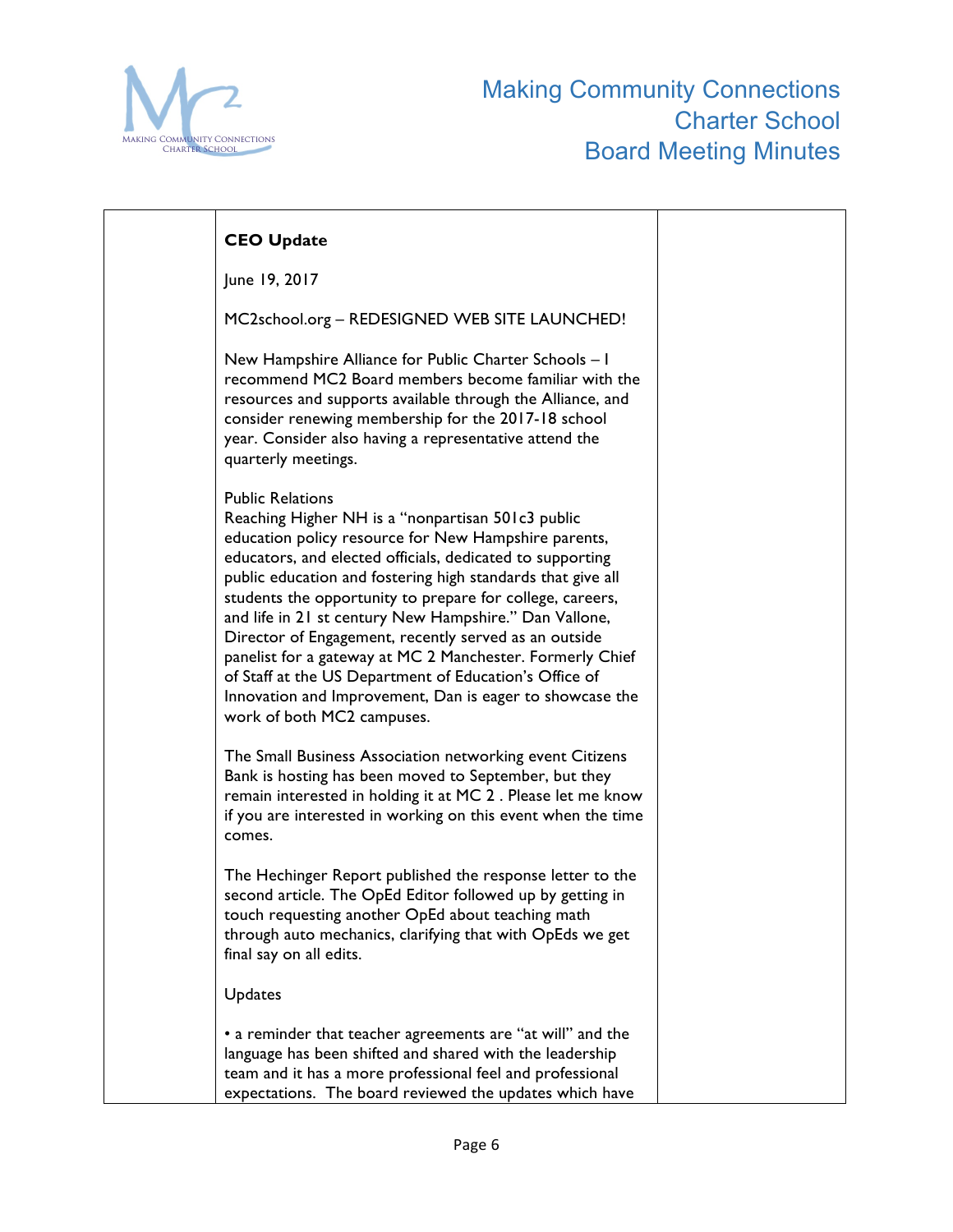

|                        | been approved by the leadership team.<br>• We are making improvements on our ability to<br>compensate staff more competitively and the leadership<br>team is beginning a discussion on a compensation model that<br>has space for performance and also working on on-boarding<br>new staff, how we support them and make sure we are<br>better able to keep staff.        |                                                                  |
|------------------------|---------------------------------------------------------------------------------------------------------------------------------------------------------------------------------------------------------------------------------------------------------------------------------------------------------------------------------------------------------------------------|------------------------------------------------------------------|
|                        | • There was a discussion about leadership and how we are<br>going to support and advertise for leadership positions in<br>our succession planning for Manchester in particular. We<br>talked a bit about dividing the job between operations and<br>working on the academic model.                                                                                        |                                                                  |
|                        | · Charter Renewal Process - No word yet on the charter<br>renewal report or the date of the state board meeting for<br>review/approval.                                                                                                                                                                                                                                   |                                                                  |
|                        | · Title I Onsite Administrative Review - The Title I<br>Complaint Policy is not<br>a policy that needs to be voted on; we need to have it<br>available via our website.                                                                                                                                                                                                   |                                                                  |
|                        | · MC 2 Manchester Facility Update - On Friday I was told<br>our proposed "lease looks good to go." What remains is<br>completing the Exhibits that are part of the lease.                                                                                                                                                                                                 |                                                                  |
| Financial<br>Report    | John presented the financial report and everything<br>looks very good and the committee approved a 3%<br>salary increase for existing staff. They also<br>unanimously recommended the bridge loan (see<br>below).                                                                                                                                                         |                                                                  |
| Old<br><b>Business</b> | No old business                                                                                                                                                                                                                                                                                                                                                           |                                                                  |
| New<br><b>Business</b> | Bridge loan is being recommended primarily as a<br>precaution in case we have unanticipated expenses<br>related to space in Manchester. There will be rent<br>payments on Rogers St. in July, August, &<br>September. It's not an unbudgeted expense, but it is<br>an unanticipated unknown. So, this gives us some<br>flexibility while waiting for next years revenues. |                                                                  |
|                        | Marcea moves that we authorize Kim to do all the<br>necessary paperwork to take out the loan. John<br>seconded the motion.                                                                                                                                                                                                                                                | The proposal was<br>approved via<br>unanimous role call<br>vote. |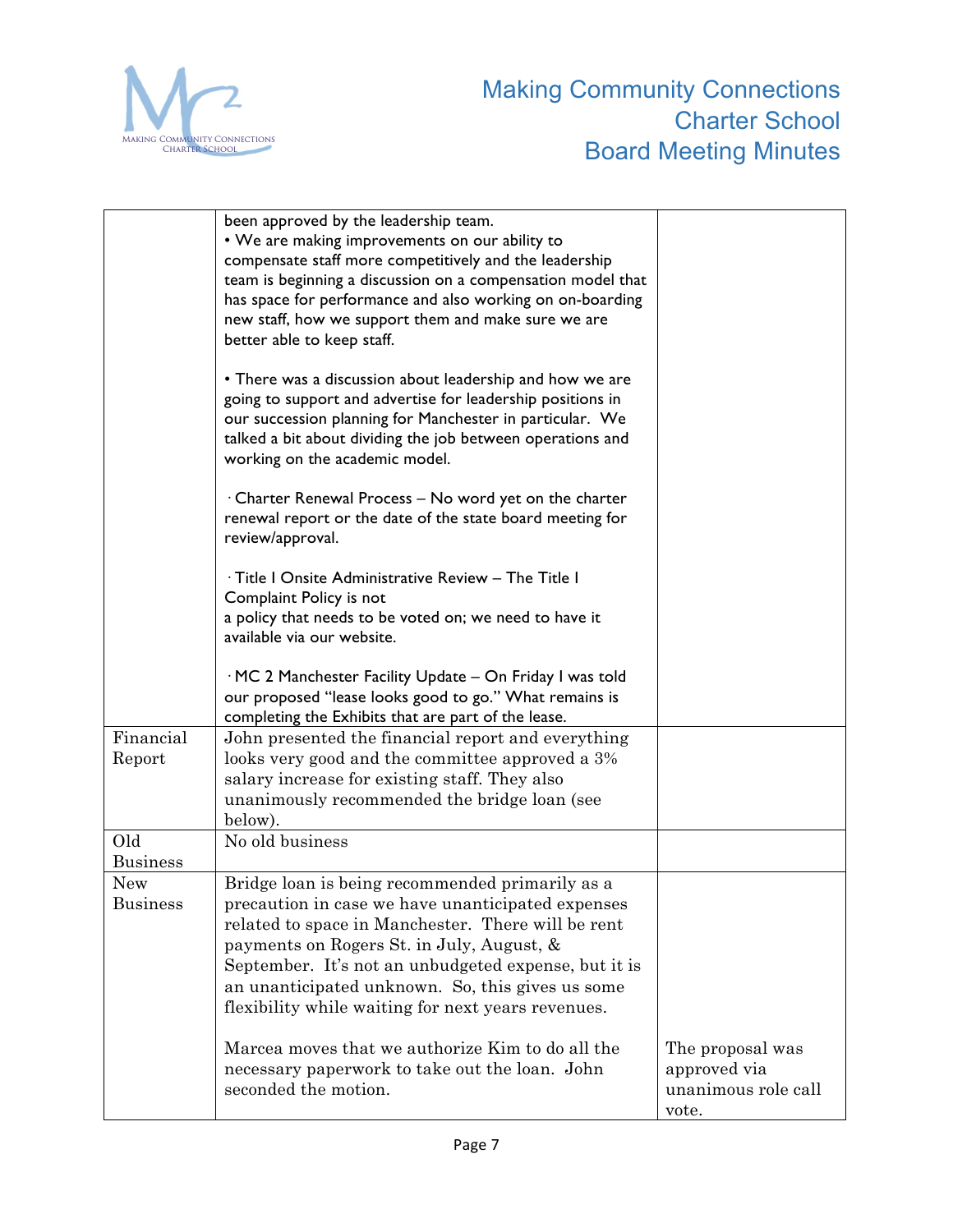

|            | Marces moves that we re-up our membership in the<br>New Hampshire Alliance for Public Charter Schools.<br>John Seconded. We agreed the money would be<br>coming from the operating budget.                                                                                                                                                                                   | Approved via<br>unanimous role call<br>vote              |
|------------|------------------------------------------------------------------------------------------------------------------------------------------------------------------------------------------------------------------------------------------------------------------------------------------------------------------------------------------------------------------------------|----------------------------------------------------------|
| Policies   | Policy                                                                                                                                                                                                                                                                                                                                                                       |                                                          |
|            | EF Food Service Management Policy—the policy has<br>been amended to allow for a small purchase<br>threshold increase from \$5,000 to \$15,000, which<br>will allow us to attract a vendor for food service in<br>Manchester.                                                                                                                                                 |                                                          |
|            | Marcea moved that we amend the policy as<br>described. Jodi seconded the motion.                                                                                                                                                                                                                                                                                             | Amendment<br>approved by<br>unanimous role call<br>vote. |
|            | JKAA Physical Restraint Policy—the board<br>completed the first reading of the policy and asked<br>some questions. A second reading is scheduled for<br>the next meeting.                                                                                                                                                                                                    |                                                          |
| Committees | Academic excellence<br>Still waiting to hear on Charter Renewal                                                                                                                                                                                                                                                                                                              |                                                          |
|            | Development<br>Met with Gretchen about SalesForce again. The<br>committing is still trying to collect data to get into<br>the Safesforce software, which will be very useful<br>once we're up and running (internship sites,<br>volunteers, individuals, parents, previous funders,<br>etc.). Kim also pointed out that we have a new<br>"donate" button on the new website. |                                                          |
|            | Governance<br>Governance reviewed Food Service and Restraint<br>policies (see policy section above).                                                                                                                                                                                                                                                                         |                                                          |
|            | Finance<br>Just a reminder that we have two board meetings to<br>decide who the new treasurer is going to be.                                                                                                                                                                                                                                                                |                                                          |